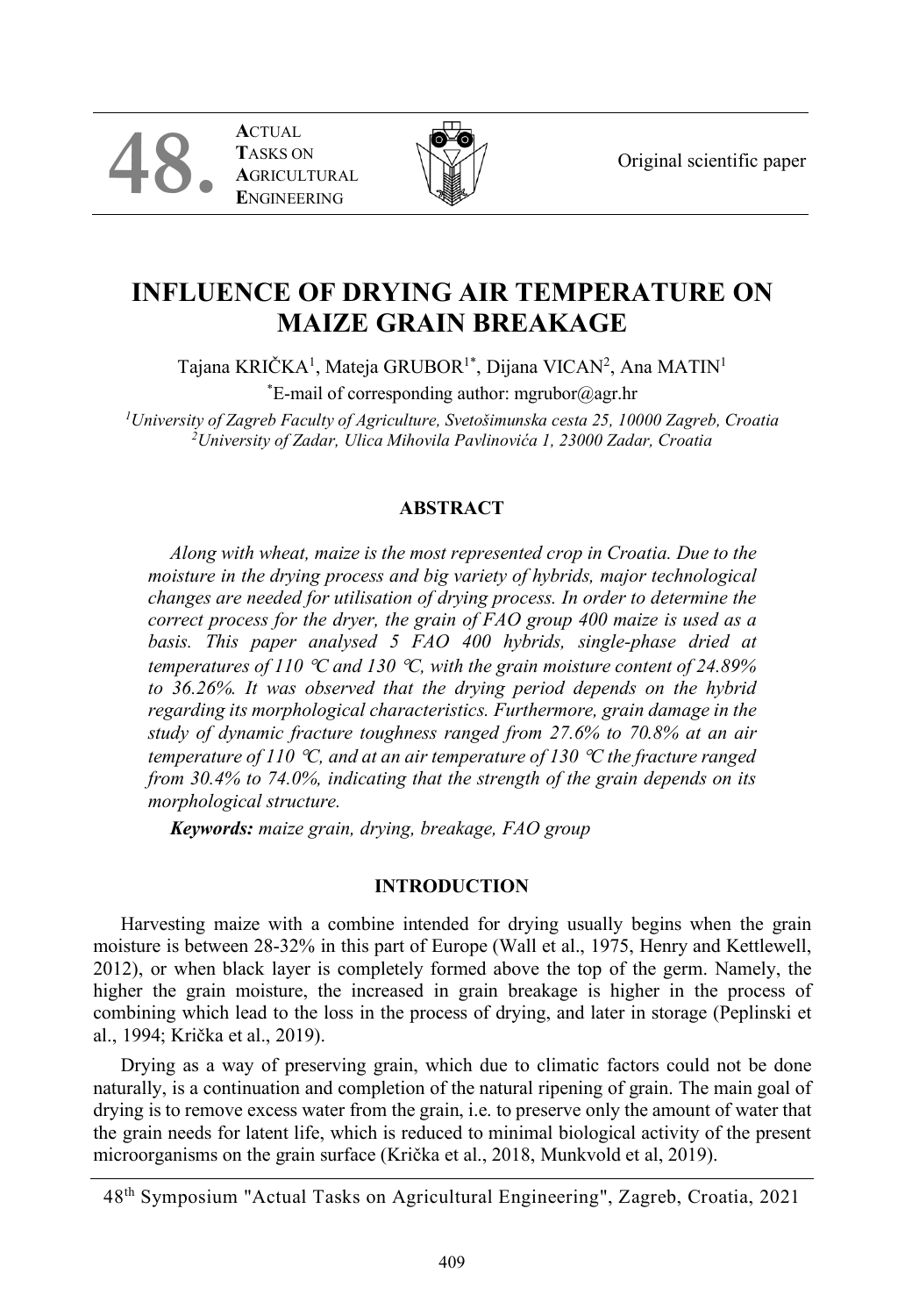The speed and quality of grain drying depends on the drying method itself. Thus, for example, in natural drying, the ambient air temperature is close to the grain temperature, so drying process is slow. However, when the drying air is heated, the drying of the grain takes place faster. As the temperature of the air increases, its relative humidity decreases, so the difference in humidity between the grain and the air increases, and faster drying (Malumba et al., 2010) is promoted. The drying efficiency is influenced by the air with its thermal intensity, relevant humidity, flow rate and the design of the drying machine.

The maize grain that is dried in the dryer is delivered simultaneously from different plots. Such grain is of different hybrids with different humidity, and in the process of drying they mix with each other. During drying, this change of hybrids with different grain moisture is also reflected in the different physical properties of these grains, especially when it comes to drying speed, i.e. the ability to release water which needs to be removed by drying (Maier and Bakker-Arkema, 2002). It is known that maize hybrids differ from each other is structure, size, chemical composition, appearance, etc. (Gely and Santalla, 2000). However, one of the grain properties considered in the drying process is the rate at which the grain releases its excess water (Altay and Gunasekaran, 2006; Chung et al., 2009). Namely, by increasing the drying speed the drying capacity increases, and thus the drying costs decrease. Therefore, the drying process must be conducted in such a way as to preserve the quality of the grain with optimal drying costs. The most important factor that affects the capacity of the drying machine is the air temperature with which the grain is dried.

Due to all the above, the aim of this paper is to obtain a drying curve at a temperature of 110 °C and 130 °C based on 5 maize hybrids with different initial grain moisture. How in the last thirty years in Croatia drying machines have been tested with FAO group 400 grain, in these research FAO group 400 has also been taken as a reference group.

Furthermore, the dynamic grain load of the investigated maize hybrids will be investigated, in order to determine the strength of an individual hybrid (i.e. mechanical damage) at different drying temperatures.

As the hybrids were grown in the same area (Zagreb County) and harvested on the same day (September 29) by hand and with similar agrotechnics, from different producers, FAO group 400, dent, their names were not marked in the paper, but were guided by marks 1 to 5.

### **MATERIALS AND METHODS**

The studies were performed on 5 maize hybrids of FAO group 400 (dent). Just before drying the maize kernels, the grain was shelled from the cob (to avoid damage and quartered for the purpose of obtaining the same samples.

After that, the grain moisture was determined by the standard method HRN ISO 6540: 2002 in the laboratory dryer INKO ST-40, Croatia.

The drying process itself was carried out in a single phase using a laboratory model of the dryer. The grain was dried by convection in a stationary layer weighing about 350 g in five repetitions. The laboratory model of the drying machine consists of an energy part (heater) and a fan. Air velocity and temperature were regulated by means of variable resistors. At the top of the dryer there is a bowl in which the grain is placed and dried. The air temperature at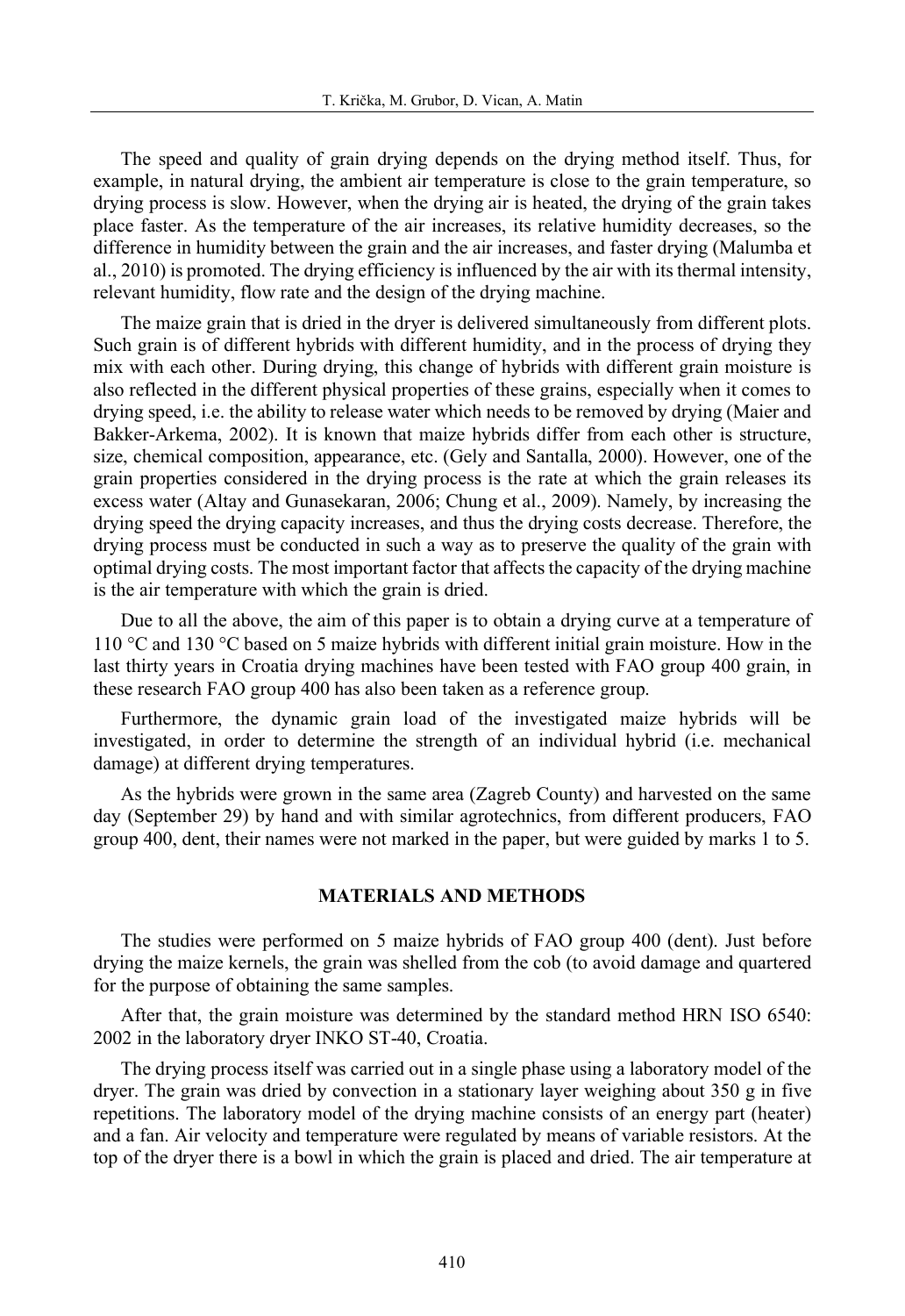the inlet to the dryer was measured using a digital PT 100 probe, and the grain temperature in the air stream with a mercury thermometer.

In addition to the sum of the dryer, an "airflow" (anemometer) instrument was used to measure the air speed (m/s). Its accuracy is  $+$  -0.1. However, as the diameter of the anemometer head was larger than the diameter of the dryer where the sample was located, a deflector was used. Since the deflector was used, the changed air speed had to be corrected.

Furthermore, a psychrometer was used - an instrument for measuring the ambient air temperature, and indirectly for determining the relative humidity. Then the scale Libra 6000D was used for measuring the mass of samples and its accuracy is  $+ -0.1g$ .

To determine the grain strength, studies were performed on a centrifugal crusher. The crusher is a centrifugal drum that accelerates the grain and directs it to a rigid wall. The housing of the centrifugal drum is made of aluminum sheet and mounted on rubber pads. In the lower part of the drum is an electric motor (220 V and 50 Hz) with a power of 300 W. The inner rotating disk is attached to a vertical central feedstock. When moving through the drum, the grain is mixed according to the laws of mechanics for relative motion. The speed at which the grain is thrown towards the roundwood can be adjusted and is proportional to the circumferential speed of the centrifuge rotor. The studies were performed at a spin speed of 1000 rpm. The speed was measured with a Smiths hand instrument. For each sample (dried at 110 °C and 130 °C) is taken 250 grains and on a precise scale the mass of the samples was analysed. After each individual bead passed through the drum, the beads were captured in a vessel at the exit of the drum. Subsequently, all grains that visually showed any visible damage were isolated. The mass of undamaged grain was weighed, and the fracture percentage was calculated.

#### **RESULTS AND DISCUSSION**

In order to determine the drying speed of maize grains, the initial moisture was determined, and the given theoretical final humidity at which the grain should be dried was 14%. The experiment was performed on a laboratory dryer, and the data were reflected on the accompanying instruments. Table 1 shows the temperature and speed of the drying air, grain temperature, temperature and relative humidity of the ambient air, and the initial and final moisture of the maize grain.

Measurement of water release rate from 5 FAO Group 400 maize hybrids was performed every 5 minutes. Table 2 shows the equations of drying to final moisture.

Comparing the drying time in percentages within the hybrid, it can be seen that at an air temperature at the inlet to the dryer of 110 °C in relation to the air temperature at the inlet to the dryer of  $130^{\circ}$ C in the hybrid:

- OSSK 430 drying time lasts longer by 40.0%;  $w_1 = 36.26\%$
- Pajdaš drying time lasts longer by 56.25%;  $w_1 = 33.67\%$
- Bc 424 drying time lasts longer by 125.0%;  $w_1 = 28.53\%$
- Bc 415 drying time lasts longer by 12.5%;  $w_1 = 27.39\%$
- OSSK 403 drying time lasts longer by 66.67%;  $w_1 = 24.89\%$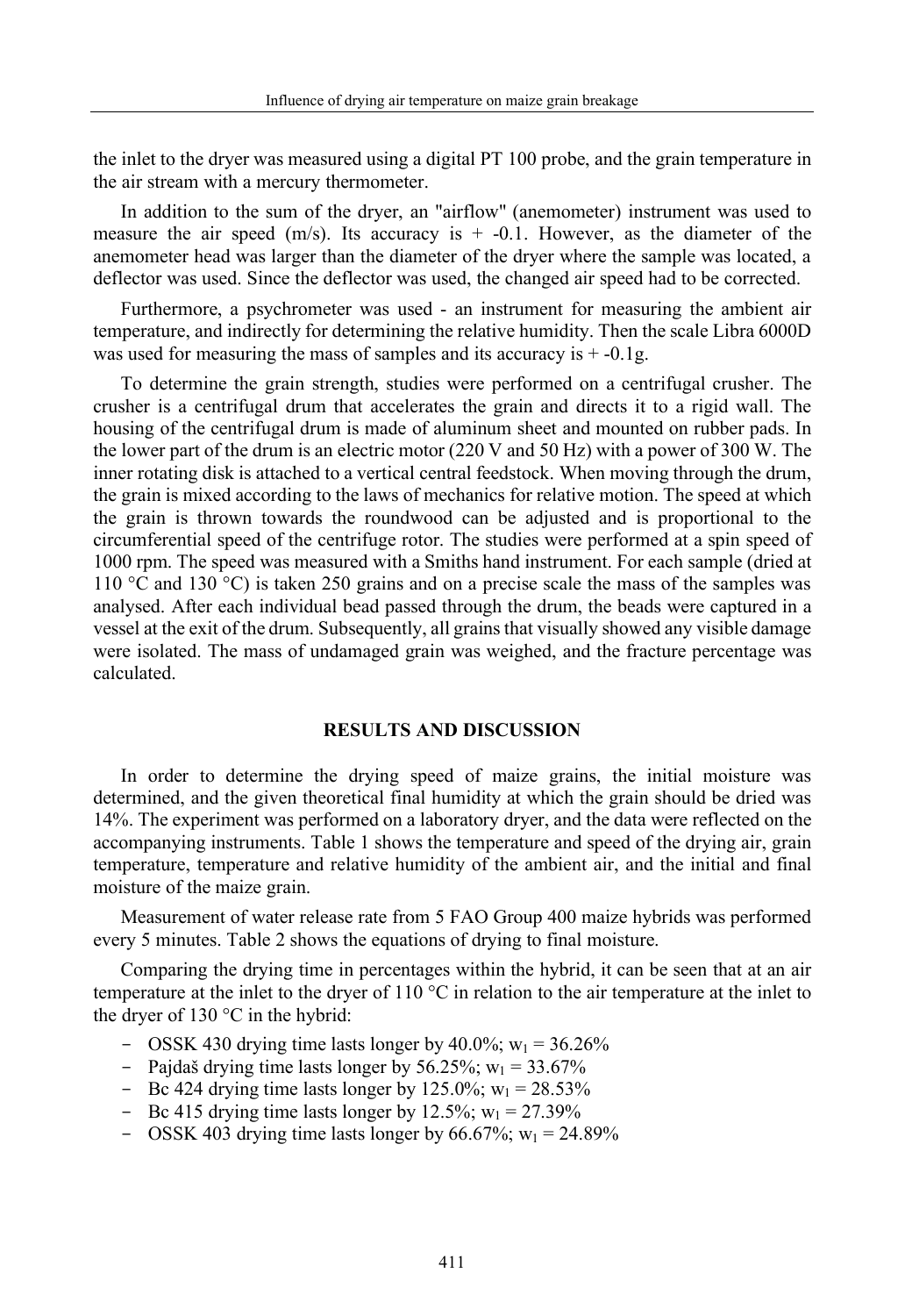| <b>Hybrid</b>       | $t_{ad}$ (°C) | v(m/s) | $\theta_{\rm g}$ (°C) | $t_{\text{ar}}$ (°C) | $t_0$ (°C) | $\phi_0$ (%) | $W_1$ (%) | $W_2(%)$ |
|---------------------|---------------|--------|-----------------------|----------------------|------------|--------------|-----------|----------|
| OSSK <sub>430</sub> | 110           | 2.41   | 91.1                  | 111.0                | 21.2       | 51.6         | 36.26     | 13.95    |
|                     | 130           | 2.86   | 89.9                  | 130.2                | 24.2       | 36.8         | 36.26     | 13.70    |
| Pajdaš              | 110           | 2.5    | 88.8                  | 110.4                | 21.9       | 35.8         | 33.67     | 13.59    |
|                     | 130           | 2.57   | 103.6                 | 130.4                | 22.4       | 46.6         | 33.67     | 13.05    |
| Bc 424              | 110           | 2.34   | 91.8                  | 111.3                | 20.2       | 30.7         | 28.53     | 13.48    |
|                     | 130           | 2.50   | 114.8                 | 130.4                | 22.0       | 28.0         | 28.53     | 13.52    |
| Bc 415              | 110           | 2.43   | 95.6                  | 110.6                | 23.2       | 30.1         | 27.39     | 12.95    |
|                     | 130           | 2.17   | 109.3                 | 131.0                | 23.0       | 30.0         | 27.39     | 13.57    |
| OOSK 403            | 110           | 2.29   | 89.8                  | 110.8                | 24.0       | 32.6         | 24.89     | 13.34    |
|                     | 130           | 2.19   | 106.2                 | 131.2                | 22.8       | 33.2         | 24.89     | 12.93    |
| $\dot{x}$           | 110           | 2.39   | 91.4                  | 110.8                | 22.1       | 36.2         |           |          |
|                     | 130           | 2.46   | 104.8                 | 130.6                | 22.9       | 34.9         |           |          |
| ${\bf S}$           | 110           | 0.08   | 2.6                   | 0.4                  | 1.5        | 8.9          |           |          |
|                     | 130           | 0.29   | 9.3                   | 0.4                  | 0.8        | 7.3          |           |          |

**Table 1** Display of average values of maize hybrids

Legend: t<sub>ad-</sub>default air temperature; v- air velocity at the dryer exit;  $\theta_g$ -grain temperature; t<sub>ar-</sub>real air temperature; to- ambient air temperature;  $φo-$  relative air humidity; w<sub>1</sub>- initial moisture content; w<sub>2</sub>moisture content after drying

| <b>Hybrid</b>       | $t_{\text{ad}}$ (°C) | $W_1$ (%) | <b>Exponential equation</b> | <b>Correlation coefficient</b> |
|---------------------|----------------------|-----------|-----------------------------|--------------------------------|
|                     | 110                  | 36.26     | $w = 31.63e^{-0.008\tau}$   | 0.9718                         |
| OSSK <sub>430</sub> | 130                  | 36.26     | $w = 34.904e^{-0.013\tau}$  | 0.9888                         |
|                     | 110                  | 33.67     | $w = 30.641e^{-0.007\tau}$  | 0.9777                         |
| Pajdaš              | 130                  | 33.67     | $w = 31.436e^{-0.011\tau}$  | 0.9860                         |
|                     | 110                  | 28.53     | $w = 26.653e^{-0.008\tau}$  | 0.9824                         |
| Bc 424              | 130                  | 28.53     | $w = 27.333e^{-0.017\tau}$  | 0.9883                         |
| Bc 415              | 110                  | 27.39     | $w = 26.236e^{-0.016\tau}$  | 0.9925                         |
|                     | 130                  | 27.39     | $w = 26.127e^{-0.016\tau}$  | 0.9875                         |
|                     | 110                  | 24.89     | $w = 23.598e^{-0.011\tau}$  | 0.9876                         |
| <b>OOSK 403</b>     | 130                  | 24.89     | $w = 23.908e^{-0.02\tau}$   | 0.9872                         |

**Table 2** Maize grain drying equations for 5 maize hybrids

Legend: t<sub>ad</sub>-default air temperature; w<sub>1</sub>- initial moisture content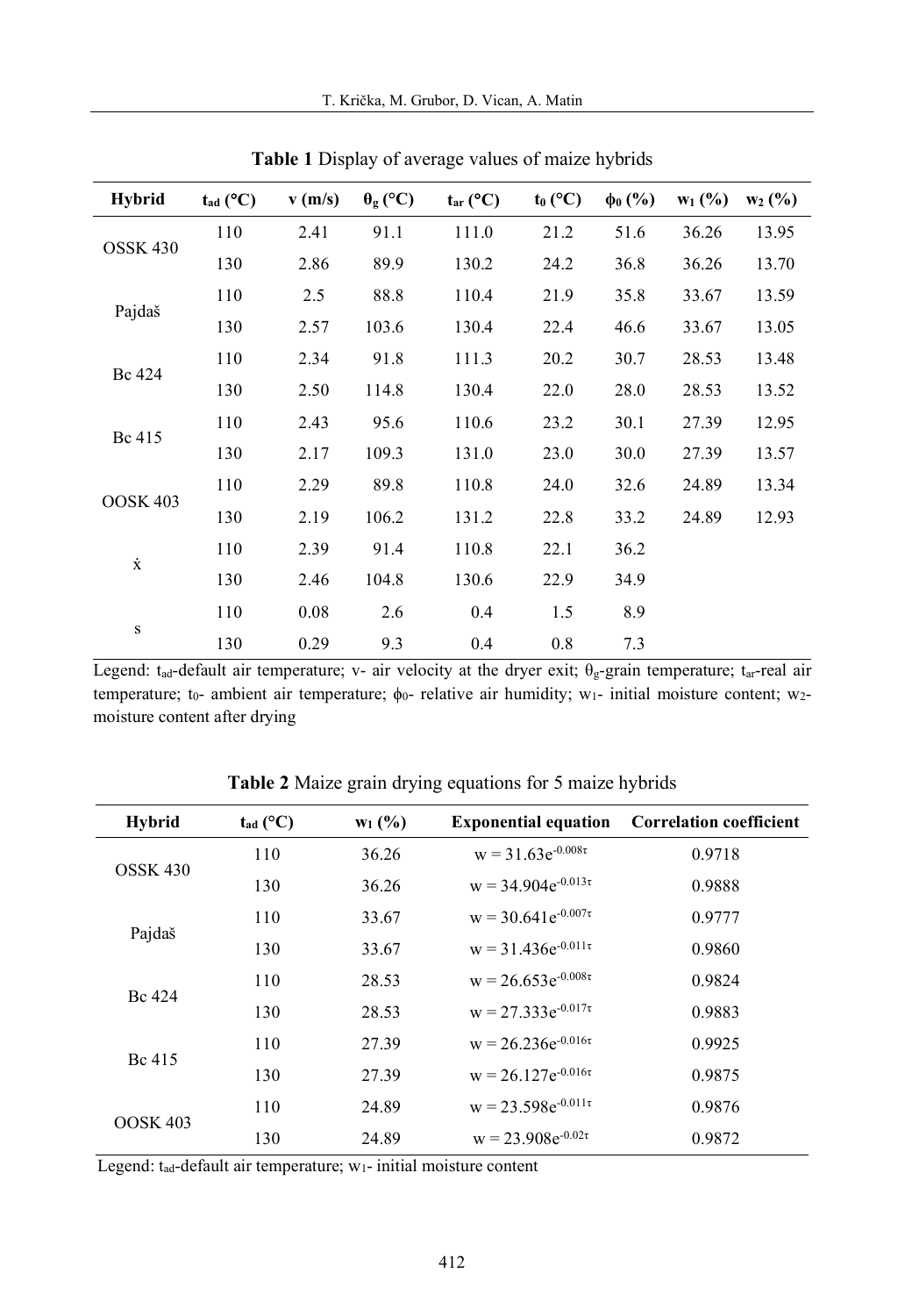The initial humidity of the samples varied and ranged from 24.89% to 36.26%. The air speed varied by 110 °C (air temperature) from 2.29 m/s to 2.5 m/s, and by 130 °C (air temperature) from 2.17 m/s to 2.86 m/s, which gave average air velocities of 2.39 m/s and 2.46 m/s, respectively, caused by different porosity of maize grains. The grain temperature ranged for 110 °C (air temperature) from 88.8 °C to 95.6 °C, and for 130 °C (air temperature) from 89.9 °C to 114.8 °C, while the average grain temperature was 91.42 °C that is 104.8 °C. This all gave different drying lengths. From table no. 2. it is seen that the drying of hybrid grains with the highest humidity does not take the longest, both for the drying air temperature of 110 °C and for the drying air temperature of 130 °C. In samples with moisture  $w_1 = 33.67\%$ , within the hybrid itself, the drying time of the grain at the air temperature at the inlet to the dryer of 130 °C lasts longer by 56.25%. The same data for humidity samples  $w_1 = 36.26\%$  is 40.0%. The same data are interesting for hybrids with very small humidity differences, which amount to moisture  $w_1 = 28.53\%$ ; 125.0%, and for the hybrid moisture  $w_1 = 27.39\%$ ; 12.5%. These data lead to the conclusion that the drying period depends on the hybrid, i.e. on the morphology of its air.

After drying the maize grain, the dynamic damage (fracture) was examined using a centrifugal crusher. Table 3 shows all visual grain damage and the measured mass of undamaged grain to calculate the fracture percentage.

| Hybrid          | $t_{ad}$<br>$({}^{\circ}C)$ | breakage<br>$(\%)$ | whole<br>grain<br>$\frac{0}{0}$ | t <sub>0</sub><br>$(^{\circ}C)$ | φ<br>(%) | mass of<br>1000<br>grain(g) | W <sub>2</sub><br>(%) |
|-----------------|-----------------------------|--------------------|---------------------------------|---------------------------------|----------|-----------------------------|-----------------------|
| <b>OSSK 430</b> | 110                         | 27.6               | 72.4                            | 22.0                            | 36.0     | 280.8                       | 13.95                 |
|                 | 130                         | 30.4               | 69.6                            | 22.0                            | 36.0     | 273.6                       | 13.70                 |
| Pajdaš          | 110                         | 70.8               | 29.2                            | 22.0                            | 36.0     | 309.6                       | 13.59                 |
|                 | 130                         | 74.0               | 26.0                            | 22.0                            | 36.0     | 308.8                       | 13.05                 |
| Bc 424          | 110                         | 61.6               | 38.4                            | 24.0                            | 31.0     | 300.8                       | 13.48                 |
|                 | 130                         | 53.6               | 46.4                            | 24.0                            | 31.0     | 285.2                       | 13.52                 |
| Bc 415          | 110                         | 49.2               | 50.8                            | 24.0                            | 31.0     | 326.8                       | 12.95                 |
|                 | 130                         | 65.6               | 34.4                            | 24.0                            | 31.0     | 343.6                       | 13.57                 |
| <b>OOSK 403</b> | 110                         | 66.4               | 33.6                            | 24.0                            | 31.0     | 230.0                       | 13.34                 |
|                 | 130                         | 72.0               | 28.0                            | 24.0                            | 31.0     | 228.4                       | 12.93                 |

**Table 3** Damage to maize grain with respect to its dynamic strength

It is noticed that the drying temperatures (110  $^{\circ}$ C and 130  $^{\circ}$ C) do not affect the grain breakage to a greater extent, although the breakage is slightly higher at drying temperatures of 130 °C. However, according to the mass of 1000 grains, it is seen that the hybrid with the highest mass has a lower percentage of refraction compared to the hybrid with the lowest mass. Thus, although it was expected that the hybrid with the largest grain would also have the highest percentage of refraction, the opposite happened. From this it can be concluded that the main problem is in the morphology of maize grains.